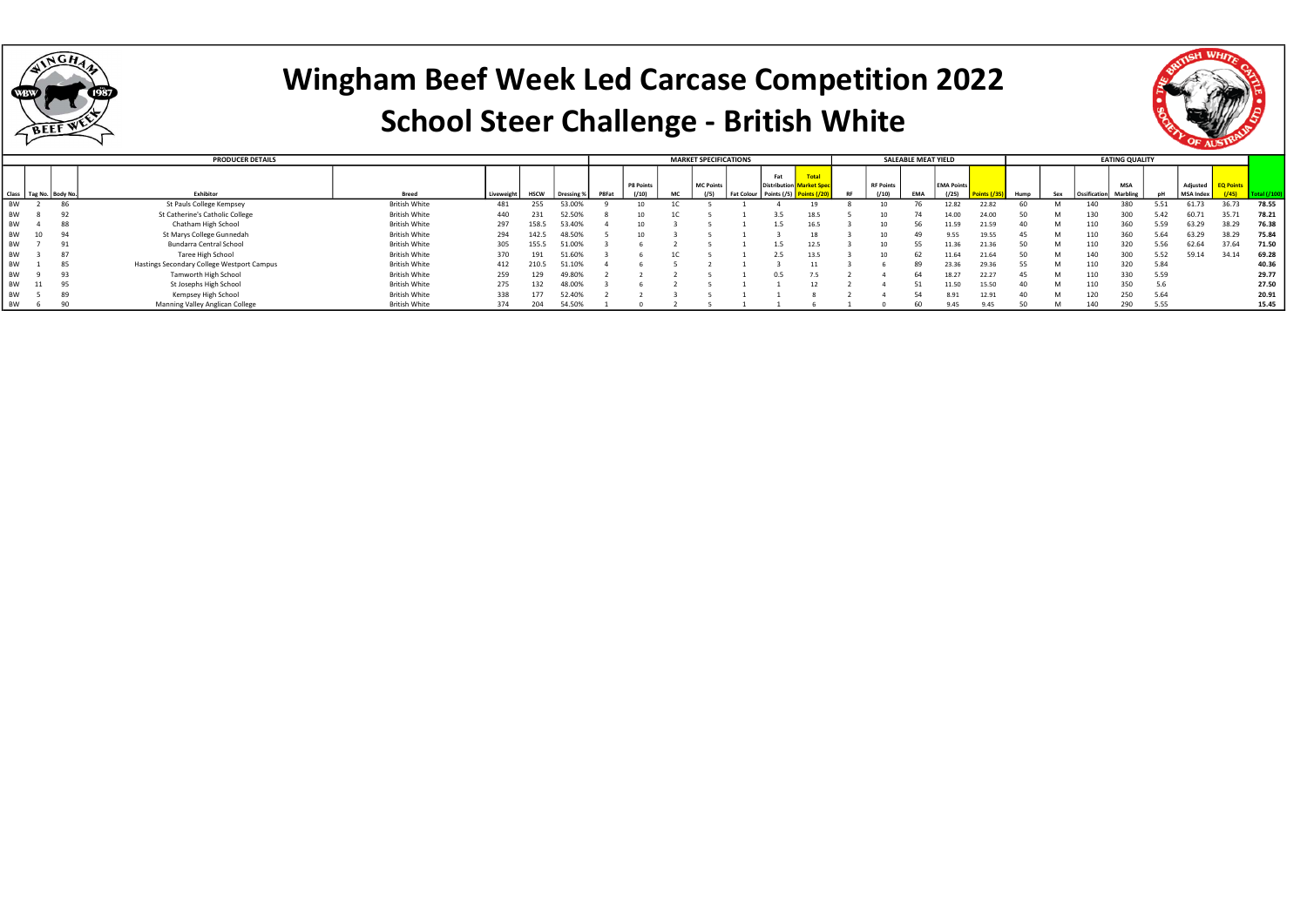

# Wingham Beef Week Led Carcase Competition 2022 Class 1.1 - 300kg - 335kg



|         |                    | <b>PRODUCER DETAILS</b> |               |          |     |            |       |                  |    | <b>MARKET SPECIFICATIONS</b> |                 |               |           |                | <b>SALEABLE MEAT YIELD</b> |                 |       |      |   |             | <b>EATING QUALITY</b> |      |          |       |       |
|---------|--------------------|-------------------------|---------------|----------|-----|------------|-------|------------------|----|------------------------------|-----------------|---------------|-----------|----------------|----------------------------|-----------------|-------|------|---|-------------|-----------------------|------|----------|-------|-------|
|         |                    |                         |               |          |     |            |       |                  |    |                              |                 | Fat           |           |                |                            |                 |       |      |   |             |                       |      |          |       |       |
|         |                    |                         |               |          |     |            |       | PR <sub>Po</sub> |    |                              |                 |               |           | <b>RF Poir</b> |                            | <b>EMA Poin</b> |       |      |   |             | <b>MSA</b>            |      |          |       |       |
|         | Tag No.   Body No. | Exhibitor               | <b>Breed</b>  | Liveweig |     | Dressing % | P8Fat |                  | MC |                              | <b>Fat Cold</b> | Points $(75)$ | <b>RF</b> | (110)          | <b>EMA</b>                 | ( / 25)         |       | Hump |   | Ossificatio | Marbling              |      | MSA Inde |       |       |
| $1 - 2$ |                    | Tamworth High School    | Droughtmaster | 312      | 166 | 53.20%     |       |                  |    |                              |                 |               |           |                |                            | 22.41           | 32.41 |      | M | 110         | 200                   | 5.64 | 58.97    | 33.97 | 83.38 |
|         |                    | AJ & M Scrivener        | Angus         | 318      | 170 | 53.50%     |       |                  |    |                              |                 |               |           |                | 61                         | 13.05           | 23.05 |      |   | 110         | 380                   | 5.58 | 64.14    | 39.14 | 82.19 |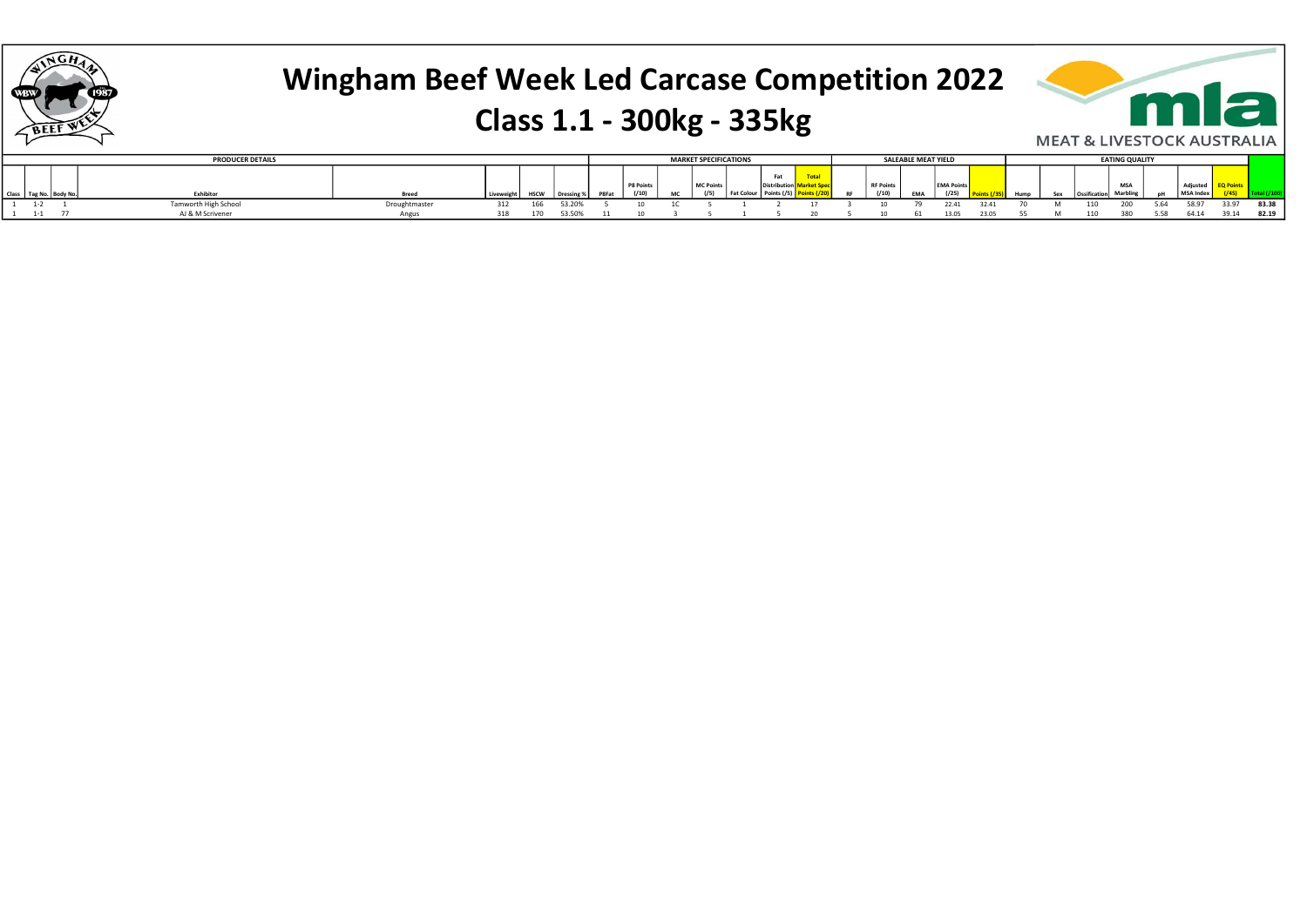

#### Class 1.2 - 336kg - 370kg



| <b>MEAT &amp; LIVESTOCK AUSTRALI</b> |  |  |  |
|--------------------------------------|--|--|--|
|                                      |  |  |  |

|              | <b>PRODUCER DETAILS</b>  |                        |     |             |        |              |          |     | <b>MARKET SPECIFICATIONS</b> |                 |                     |      |                  | <b>SALEABLE MEAT YIELD</b> |                   |       |  | <b>EATING QUALITY</b> |      |           |       |       |
|--------------|--------------------------|------------------------|-----|-------------|--------|--------------|----------|-----|------------------------------|-----------------|---------------------|------|------------------|----------------------------|-------------------|-------|--|-----------------------|------|-----------|-------|-------|
|              |                          |                        |     |             |        |              |          |     |                              |                 | Fat                 |      |                  |                            |                   |       |  |                       |      |           |       |       |
|              |                          |                        |     |             |        |              | P8 Point |     | MC Points                    |                 | <b>Distribution</b> |      | <b>RF Points</b> |                            | <b>EMA Points</b> |       |  | <b>MSA</b>            |      | Adiusted  |       |       |
| Tag No. Body | Exhibitor                | <b>Breed</b>           |     | <b>HSCW</b> |        | <b>PRFat</b> |          | MC. |                              | <b>Fat Colo</b> |                     |      | (110)            | EMA                        | (125)             |       |  |                       |      | MSA Index |       |       |
|              | St Pauls College Kempsey | Devon x Angus          | 366 | 197         | 53.80% |              |          |     |                              |                 |                     |      |                  |                            |                   | 28.59 |  |                       | 5.59 | 64.31     | 39.31 | 86.40 |
| 2-11 78      | Kempsey High School      | Charolais x Brangus    | 351 | 197.5       | 56.30% |              |          |     |                              |                 |                     | 18.5 |                  |                            | 19.55             | 29.55 |  |                       | 5.49 | 63.07     | 38.07 | 86.12 |
| $2 - 9$      | St Gregory's College     | Murray Grey            | 356 | 196         | 55.10% |              |          |     |                              |                 |                     |      |                  |                            |                   |       |  |                       |      | 61.03     | 36.03 | 84.71 |
| $2 - 10$     | Tamworth High School     | Limousin x Murray Grey | 346 | 187.5       | 54.20% |              |          |     |                              |                 |                     |      |                  |                            | 20.45             | 24.45 |  |                       | 5.67 |           |       | 37.45 |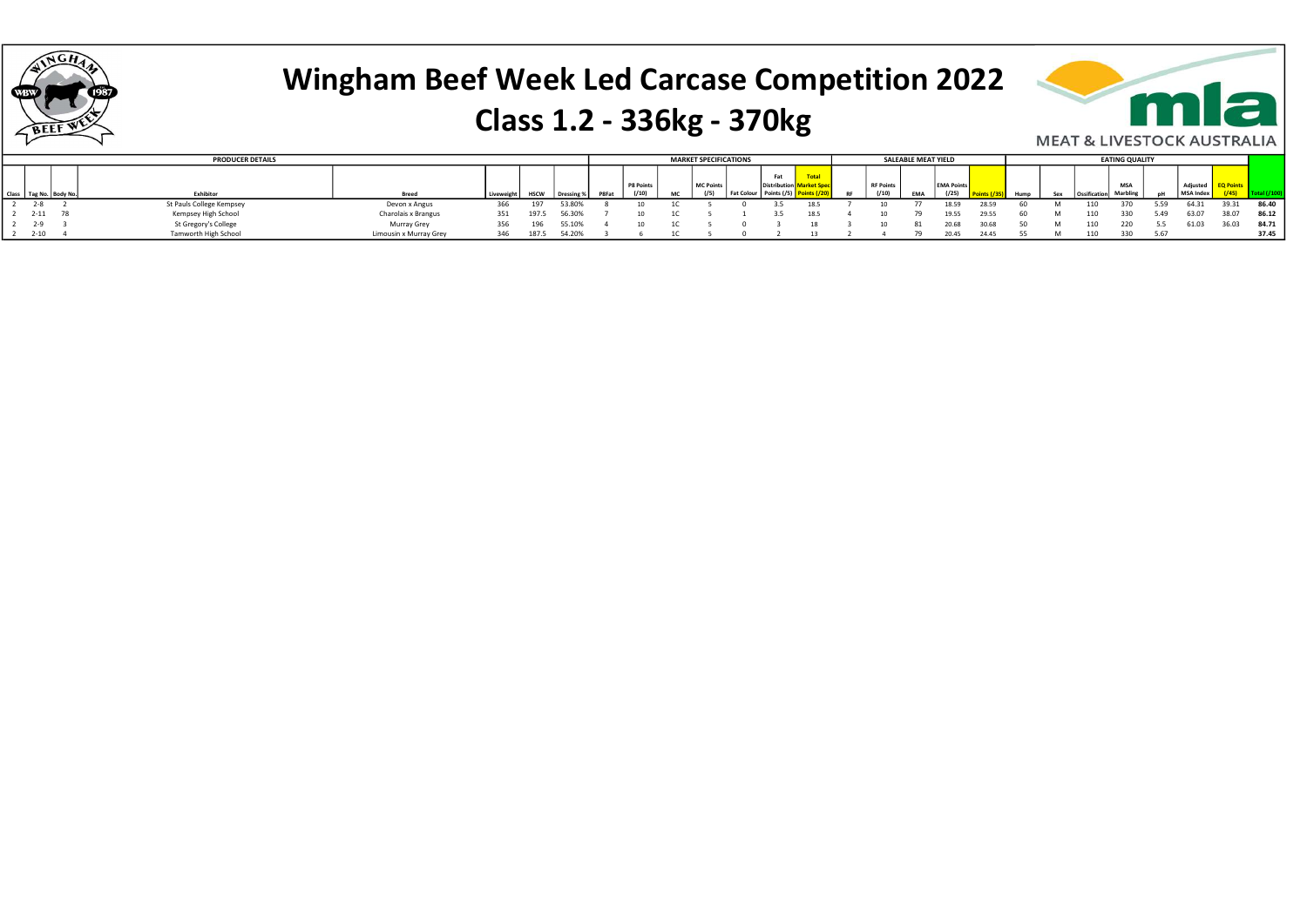

#### Class 1.3 - 371kg - 405kg



|          |                            | <b>PRODUCER DETAILS</b>         |                          |            |             |            |       |                 |    | <b>MARKET SPECIFICATIONS</b> |                   |                     |      |                           | SALEABLE MEAT YIELD |                   |       |      |     |              | <b>EATING QUALITY</b> |      |                  |       |       |
|----------|----------------------------|---------------------------------|--------------------------|------------|-------------|------------|-------|-----------------|----|------------------------------|-------------------|---------------------|------|---------------------------|---------------------|-------------------|-------|------|-----|--------------|-----------------------|------|------------------|-------|-------|
|          |                            |                                 |                          |            |             |            |       |                 |    |                              |                   | Fat                 |      |                           |                     |                   |       |      |     |              |                       |      |                  |       |       |
|          |                            |                                 |                          |            |             |            |       | P8 Points       |    | MC Points                    |                   | <b>Distribution</b> |      | <b>RF Points</b><br>(110) |                     | <b>EMA Points</b> |       |      |     |              | <b>MSA</b>            |      | Adjusted         |       |       |
|          | Class   Tag No.   Body No. | Exhibitor                       | <b>Breed</b>             | Liveweight | <b>HSCW</b> | Dressing % | P8Fat | (110)           | MC |                              | <b>Fat Colour</b> | Points $(75)$       |      |                           | EMA                 | ( / 25)           |       | Hump | Sex | Ossification | Marbling              |      | <b>MSA Index</b> |       |       |
| $3 - 3$  |                            | Calrossy Anglican School        | Limousin                 | 400        | 234.5       | 58.60%     |       |                 |    |                              |                   |                     |      |                           |                     | 25.00             | 35.00 |      |     | 130          | 380                   | 5.48 | 62.7             | 37.7  | 90.70 |
| $3 - 7$  | 11                         | St Catherine's Catholic College | Murray Grey x Limousin   | 398        | 244.5       | 61.40%     |       |                 |    |                              |                   |                     |      | 10                        |                     | 21.77             |       |      |     | 140          | 380                   | 5.53 | 62.32            | 37.32 | 88.09 |
| $3 - 10$ |                            | Kempsey High School             | Charolais                | 387        | 213         | 55.009     |       | 10 <sup>1</sup> |    |                              |                   |                     | 18.5 | 10                        |                     | 19.64             | 29.64 |      | M   | 110          | 380                   | 5.49 | 64.64            | 39.64 | 87.78 |
| $3 - 4$  |                            | Manning Valley Anglican College | Charolais x Shorthorn    | 393        | 205.5       | 52.30%     |       |                 |    |                              |                   |                     |      | 10                        |                     | 19.32             | 29.32 |      |     | 120          | 390                   | 5.59 | 63.47            | 38.47 | 85.79 |
|          |                            | Hunter Valley Grammar School    | Simmental                | 380        | 187         | 49.20%     |       |                 |    |                              |                   |                     | 18.5 | 10                        |                     | 18.50             | 28.50 |      |     | 130          | 430                   | 5.58 | 62.86            | 37.86 | 84.86 |
| $3 - 5$  |                            | Manning Valley Anglican College | Charolais x Speckle Park | 405        | 206.5       | 51.00%     |       | 10 <sup>1</sup> |    |                              |                   | 3.5                 | 18.5 | 10                        |                     | 11.73             | 21.73 |      | M   | 110          | 400                   | 5.55 | 64.48            | 39.48 | 79.71 |
| $3 - 8$  |                            | Kempsey High School             | Charolais                | 397        | 213.5       | 53.80%     |       |                 |    |                              |                   | 4.5                 | 18.5 | 10                        | 76                  | 16.59             | 26.59 |      |     | 140          | 320                   | 5.59 | 59.18            | 34.18 | 79.27 |
| $3 - 2$  |                            | Chatham High School             | Limousin                 | 397        | 229.5       | 57.80%     |       |                 |    |                              |                   | 1.5                 | 10.5 |                           | 104                 | 25.00             | 31.00 | 60   | M   | 110          | 300                   | 5.61 | 62.34            | 37.34 | 78.84 |
|          | 10                         | AJ & M Scrivener                | Angus                    | 371        | 202         | 54.40%     |       |                 |    |                              |                   |                     | 18.5 | 10                        |                     | 11.64             | 21.64 | 45   |     | 110          | 170                   | 5.62 | 60.93            | 35.93 | 76.07 |
| -3-1     |                            | Wingham High School             | Angus x Charolais        | 397        | 222         | 55.90%     |       |                 |    |                              |                   |                     |      |                           | 88                  | 21.82             | 27.82 |      |     | 110          | 380                   | 5.55 | 63.64            | 38.64 | 75.46 |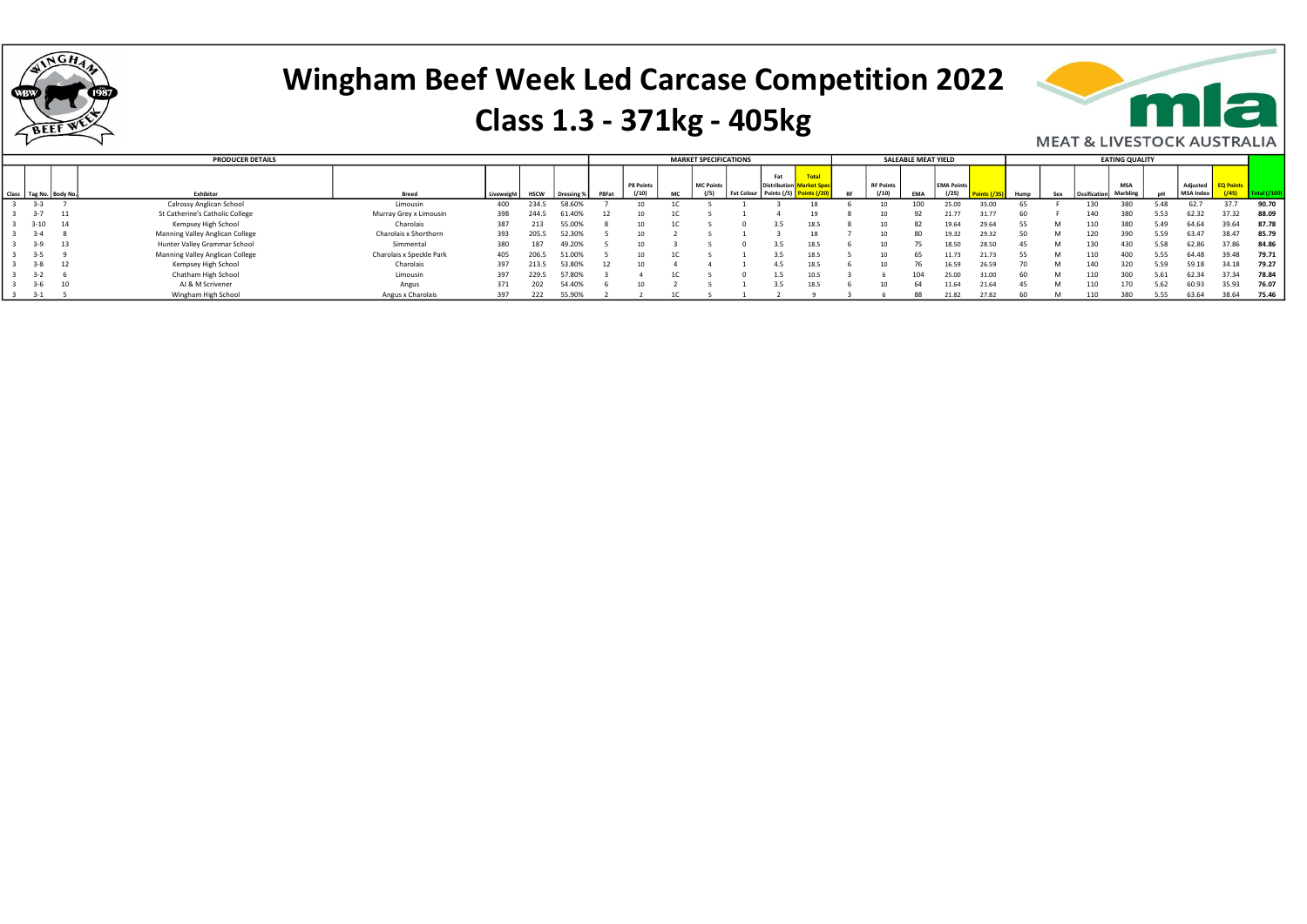

#### Class 1.4 - 406kg - 440kg



|          |                            | <b>PRODUCER DETAILS</b>                                            |                      |            |             |            |       |                  |     | <b>MARKET SPECIFICATIONS</b> |                   |                                        |       |           |                  | SALEABLE MEAT YIELD |                   |       |      |     |                       | <b>EATING QUALITY</b> |      |                  |                  |       |
|----------|----------------------------|--------------------------------------------------------------------|----------------------|------------|-------------|------------|-------|------------------|-----|------------------------------|-------------------|----------------------------------------|-------|-----------|------------------|---------------------|-------------------|-------|------|-----|-----------------------|-----------------------|------|------------------|------------------|-------|
|          |                            |                                                                    |                      |            |             |            |       | <b>P8 Points</b> |     | <b>MC Points</b>             |                   | Fat<br><b>Distribution Market Spec</b> | Total |           | <b>RF Points</b> |                     | <b>EMA Points</b> |       |      |     |                       | <b>MSA</b>            |      | Adiusted         | <b>EQ Points</b> |       |
|          | Class   Tag No.   Body No. | <b>Fxhibitor</b>                                                   | <b>Breed</b>         | Liveweight | <b>HSCW</b> | Dressing % | P8Fat | (110)            | MC. | (15)                         | <b>Fat Colour</b> | Points $(75)$                          |       | <b>RF</b> |                  | <b>FMA</b>          | (125)             |       | Hump | Sex | Ossification Marbling |                       |      | <b>MSA Index</b> |                  |       |
| $4 - 8$  |                            | St Marys College Gunnedah, Heath Birchall & Wallawong Premium Beef | <b>Silver Angus</b>  | 433        | 263         | 60.70%     |       |                  |     |                              |                   |                                        |       |           |                  |                     |                   |       |      |     |                       |                       |      |                  | 35.33            | 89.33 |
| $4 - 5$  |                            | Hunter Valley Grammar School                                       | Simmental            | 425        | 215.5       | 50.709     |       |                  |     |                              |                   |                                        |       |           |                  |                     | 22.41             |       |      |     |                       |                       |      |                  |                  | 89.02 |
| $4-7$    |                            | St Marys College Gunnedah, Heath Birchall & Wallawong Premium Beef | <b>Silver Angus</b>  | 432        | 248.5       | 57.50%     |       |                  |     |                              |                   |                                        |       |           |                  |                     |                   | 29.91 |      |     |                       |                       |      | 64.52            |                  | 88.93 |
| $4 - 15$ | 27                         | Armidale Secondary College & S&K McDonald                          | Limousin x Angus     | 437        | 239         | 54.709     |       |                  |     |                              |                   |                                        |       |           |                  | q                   |                   |       |      |     | 140                   |                       |      |                  |                  | 88.91 |
| 4-9      | 22                         | St Josephs High School & N Clydsdale                               | Limousin x Angus     | 420        | 245         | 58.309     |       |                  |     |                              |                   |                                        | 17.5  |           |                  |                     | 21.23             |       |      |     | 110                   | 340                   | 5.53 | 63.2             |                  | 86.93 |
| $4 - 14$ |                            | Gloucester High School                                             | Angus x Murray Grey  | 433        | 235.5       | 54.40%     |       |                  |     |                              |                   |                                        | 18.5  |           |                  |                     | 17.59             | 27.59 |      |     |                       | 370                   |      | 64.48            | 1.48             | 85.57 |
| $4 - 2$  | 7 <sup>°</sup>             | St Pauls College Kempsey                                           | Charolais x Hereford | 422        | 238.5       | 56.509     |       |                  |     |                              |                   |                                        | 19.5  |           |                  |                     |                   |       |      |     | 110                   |                       |      | 65.63            |                  | 85.45 |
| $4 - 3$  |                            | Calrossy Anglican School                                           | Charolais            | 410        | 221         | 53.909     |       |                  |     |                              |                   |                                        | 17.5  |           |                  |                     | 19.4              | 29.41 |      |     |                       |                       |      | 62.23            |                  | 84.14 |
| $4 - 13$ |                            | Scone Grammar School & Clayton Porter                              | Limousin x Angus     | 417        | 227.5       | 54.60%     |       |                  |     |                              |                   |                                        | 19.5  |           | 10               |                     | 17.33             | 27.32 |      |     | 110                   |                       |      | 61.59            |                  | 83.41 |
| 4-1      |                            | St Pauls College Kempsey                                           | Devon x Shorthorn    | 433        | 230.5       | 53.209     |       |                  |     |                              |                   |                                        |       |           |                  |                     | 13.05             | 21.05 |      |     | 120                   |                       |      | 64.58            | 39.58            | 79.63 |
| 4-ь      |                            | Goulburn High School                                               | Charolais            | 423        | 234         | 55.309     |       |                  |     |                              |                   |                                        | 11.5  |           |                  |                     | 22.23             | 32.23 |      |     |                       |                       |      | 59.92            |                  | 78.65 |
|          |                            | St Gregory's College                                               | Murray Grey          | 417        | 221         | 53.00%     |       |                  |     |                              |                   |                                        | 11.5  |           |                  |                     |                   |       |      |     |                       |                       |      |                  |                  | 73.71 |
| $4 - 10$ | 23                         | Hunter Valley Grammar School                                       | Angus x Angus        | 424        | 411         | 49.809     |       |                  |     |                              |                   |                                        |       |           |                  |                     | 16.37             | 22.32 |      |     |                       |                       |      | 58.92            |                  | 66.24 |
| 4-11     |                            | Hunter Valley Grammar School                                       | Simmental            | 407        | 206         | 50.609     |       |                  |     |                              |                   |                                        |       |           |                  |                     |                   |       |      |     |                       | 150                   | 5.56 |                  |                  | 32.77 |
| $4 - 12$ | 25                         | Hunter Valley Grammar School                                       | Simmental            | 418        | 215         | 51.409     |       |                  |     |                              |                   |                                        |       |           |                  |                     |                   |       |      |     |                       |                       |      |                  |                  | 26.95 |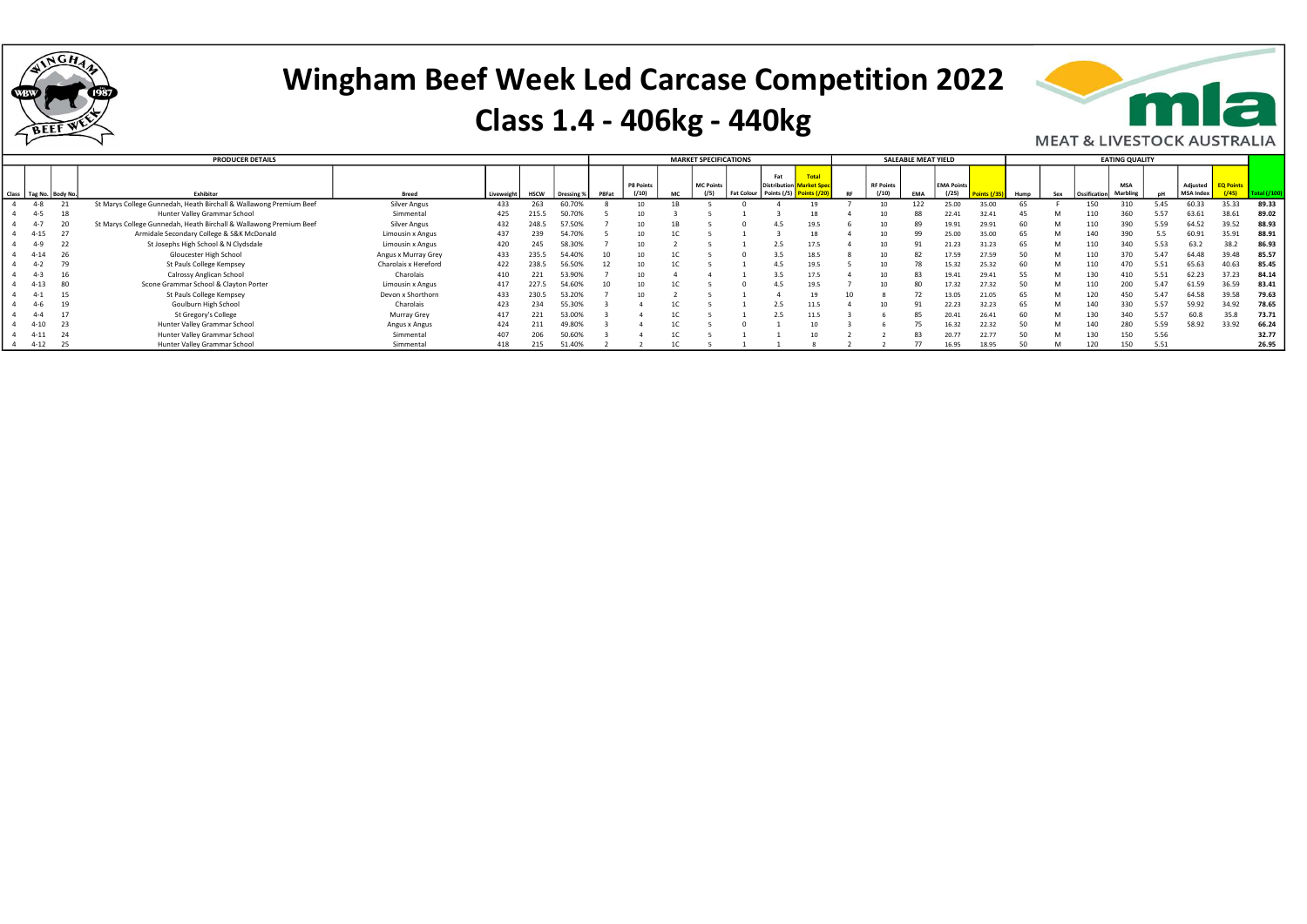

#### Class 1.5 - 441kg - 475kg



|          |                        | <b>PRODUCER DETAILS</b>                                            |                      |            |             |            |       |           | <b>MARKET SPECIFICATIONS</b> |                  |                                       |       |                  | SALEABLE MEAT YIELD |                   |       |      |     |                       | <b>EATING QUALITY</b> |      |           |                  |       |
|----------|------------------------|--------------------------------------------------------------------|----------------------|------------|-------------|------------|-------|-----------|------------------------------|------------------|---------------------------------------|-------|------------------|---------------------|-------------------|-------|------|-----|-----------------------|-----------------------|------|-----------|------------------|-------|
|          |                        |                                                                    |                      |            |             |            |       | P8 Points | <b>MC Points</b>             |                  | Fat<br><b>Distribution Market Spe</b> | Total | <b>RF Points</b> |                     | <b>EMA Points</b> |       |      |     |                       | <b>MSA</b>            |      | Adjusted  | <b>EQ Points</b> |       |
|          | Class Tag No. Body No. | <b>Fxhibitor</b>                                                   | Breed                | Liveweight | <b>HSCW</b> | Dressing % | P8Fat | (110)     |                              | I Fat Colour 1 + | Points $(75)$                         |       |                  |                     | (125)             |       | Humn | Sex | Ossification Marbling |                       |      | MSA Index |                  |       |
| $5 - 4$  | 31                     | St Marys College Gunnedah, Heath Birchall & Wallawong Premium Beef | <b>Silver Angus</b>  | 447        | 247.5       | 55.40%     |       |           |                              |                  |                                       | 19.5  |                  |                     | 24.50             | 34.50 |      |     |                       |                       |      | 64.67     | 39.67            | 93.67 |
| $5 - 11$ | 38                     | Armidale Secondary College                                         | Speckle Park x Angus | 475        |             | 57.70%     |       |           |                              |                  |                                       | 19.5  |                  |                     | 18.09             | 28.09 |      |     |                       |                       |      | 55.94     | 40.94            | 88.53 |
| $5 - 2$  | 29                     | Calrossy Anglican School                                           | Shorthorn            | 470        | 257.5       | 54.80%     |       |           |                              |                  |                                       | 19.5  |                  |                     | 21.59             | 31.59 |      |     | 130                   |                       |      |           | 36.29            | 87.38 |
| $5-9$    | 36                     | St Pauls College Kempsey                                           | Charolais x Unknown  | 457        | 261.5       | 57.20%     |       |           |                              |                  |                                       |       |                  | qq                  | 23.73             | 29.73 |      |     | 110                   | 400                   |      | 64.27     |                  | 85.00 |
| $5 - 13$ | 40                     | Hastings Secondary College Westport Campus                         | Limousin x Angus     | 453        | 231.5       | 51.10%     |       |           |                              |                  |                                       |       | 10               |                     | 21.45             | 31.45 |      |     | 180                   | 360                   |      | 58.62     |                  | 84.07 |
|          | 39                     | Hastings Secondary College Westport Campus                         | Limousin x Angus     | 453        | 254.5       | 56.20%     |       |           |                              |                  |                                       |       |                  | 10 <sup>c</sup>     |                   | 81.OC |      |     | 150                   | 190                   |      |           |                  | 81.76 |
|          |                        | R & K Thomas T/A Kinkiwi Bassets                                   | Simmental            | 469        | 260.5       | 55.50%     |       |           |                              |                  |                                       |       |                  | 100                 | 24.32             | 26.32 |      |     |                       |                       |      | 64.14     |                  | 79.46 |
| $5 - 6$  | 33                     | St Josephs High School & Kay Payne                                 | Hereford             | 472        | 247.5       | 52.40%     |       |           |                              |                  |                                       | 14.5  |                  |                     |                   | 23.00 |      |     | 140                   |                       |      | 59.57     | 34.57            | 72.07 |
|          | 34                     | Kempsey High School                                                | Hereford             | 452        | 240.5       | 53.20%     |       |           |                              |                  |                                       |       |                  | ьh                  |                   | 15.14 |      |     | 130                   | 360                   | 5.79 |           |                  | 34.14 |
| $5-8$    | 35                     | Hunter Valley Grammar School                                       | Simmental            | 473        |             | 48.80%     |       |           |                              |                  |                                       |       |                  | 85                  | 19.50             | 19.50 |      |     | 140                   | 420                   | 5.58 |           |                  | 28.50 |
|          | 32                     | Hunter Valley Grammar School                                       | Simmental            | 462        | 237.5       | 51.40%     |       |           |                              |                  |                                       |       |                  |                     | 17.4              |       |      |     | 140                   | 340                   | 5.56 |           |                  | 26.91 |
|          |                        | Hunter Valley Grammar School                                       | Simmental            | 454        |             | 48.00%     |       |           |                              |                  |                                       |       |                  |                     | 18.68             | 18.68 |      |     | 130                   | 380                   | 5.51 |           |                  | 26.68 |
| $5-3$    |                        | Hunter Valley Grammar School                                       | Simmental            | 453        | 231.5       | 51.10%     |       |           |                              |                  |                                       |       |                  |                     | 12.95             | 12.95 |      |     | 110                   | 290                   | 5.51 |           |                  | 24.45 |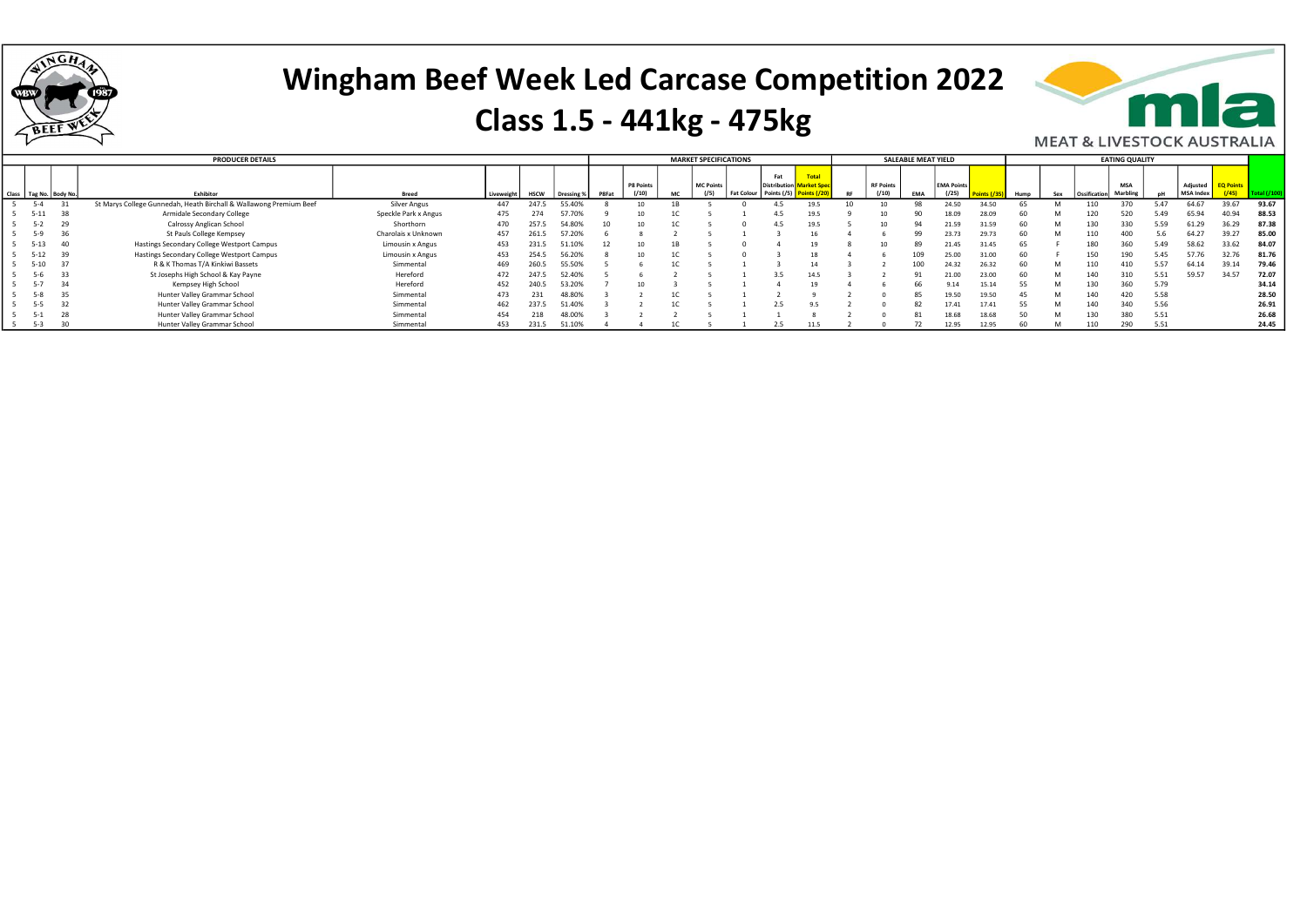

#### Class 1.6 - 476kg - 510kg



|         |                        | <b>PRODUCER DETAILS</b>              |                       |           |             |            |                          |           | <b>MARKET SPECIFICATIONS</b> |                   |                     |           |                          | SALEABLE MEAT YIELD |                   |       |      |             | <b>EATING QUALITY</b> |      |           |       |       |
|---------|------------------------|--------------------------------------|-----------------------|-----------|-------------|------------|--------------------------|-----------|------------------------------|-------------------|---------------------|-----------|--------------------------|---------------------|-------------------|-------|------|-------------|-----------------------|------|-----------|-------|-------|
|         |                        |                                      |                       |           |             |            |                          |           |                              |                   | Fat                 |           |                          |                     |                   |       |      |             |                       |      |           |       |       |
|         |                        |                                      |                       |           |             |            |                          | P8 Points | <b>MC Points</b>             |                   | <b>Distribution</b> |           | <b>RF Points</b>         |                     | <b>EMA Points</b> |       |      |             | <b>MSA</b>            |      | Adjusted  |       |       |
|         | Class Tag No. Body No. | Exhibitor                            | Breed                 | Liveweigh | <b>HSCW</b> | Dressing 9 | <b>P</b> <sub>RFat</sub> | (110)     | (15)                         | <b>Fat Colour</b> |                     | <b>RF</b> |                          | <b>FMA</b>          | (125)             |       | Humn | Ossificatio | Marhling              |      | MSA Index |       |       |
| 6-6     | - 82                   | St Josephs High School & Neil Nelson | Limousin x Angus      | 508       |             | 54.50%     |                          |           |                              |                   |                     |           |                          |                     | 25.00             | 35.00 |      |             |                       |      | 62.6      |       | 92.60 |
| $6 - 9$ | -47                    | Scone Grammar School                 | Hereford              | 476       | 256.5       | 53.90%     |                          |           |                              |                   |                     |           | $\sim$                   | 108                 | 25.00             | 35.00 |      |             |                       |      | 64.01     | 39.01 | 92.01 |
| 6-5     | - 44                   | St Marys College Gunnedah            | Angus x Angus x       | 489       | 255.5       | 52.20%     |                          | 10        |                              |                   |                     |           | $\sim$                   |                     | 10 77             | 29.77 |      |             |                       |      | 65.31     | 40.3. | 90.08 |
| 6-1     | 81                     | Calrossy Anglican School             | Limousin              | 487       | 283         | 58.10%     |                          |           |                              |                   | 4.5                 |           | $\overline{\phantom{a}}$ |                     | 16.27             | 26.27 |      |             |                       |      | 64.44     | 39.44 | 85.21 |
| $6 - 8$ | 46                     | Hunter Valley Grammar School         | Simmental             | 504       | 254         | 50.40%     |                          |           |                              |                   |                     |           |                          | 100                 | 24.91             | 30.91 |      | 140         | 380                   | 5.59 | 61.04     | 36.04 | 83.95 |
| $6 - 7$ | - 45                   | St Catherine's Catholic College      | Angus                 | 506       | 270         | 3.40%      |                          |           |                              |                   | 4.5                 |           |                          |                     |                   | 23.95 |      |             |                       | 5.49 | 62.9      |       | 81.35 |
| 6-3     | 42                     | Elizabeth Macarthur High School      | South Devon           | 502       | 255         | 50.80%     |                          |           |                              |                   | 4.5                 |           |                          | 80                  | 14.82             | 20.82 |      |             |                       | 5.48 | 62.97     | 37.97 | 76.29 |
| 6-2     | - 41                   | Wingham High School                  | Limousin x Angus      | 506       | 272.5       | 53.90%     |                          |           |                              |                   |                     |           |                          | 105                 | 25.00             | 25.00 | 80   | 150         | 190                   | 5.53 |           |       | 31.00 |
| 6-4     | - 43                   | Kempsey High School                  | Bazadaise x Shorthorn | 490       | 308.5       | 63.009     |                          |           |                              |                   |                     |           |                          | 118                 | 25.00             | 25.00 |      |             |                       | 5.84 |           |       | 30.50 |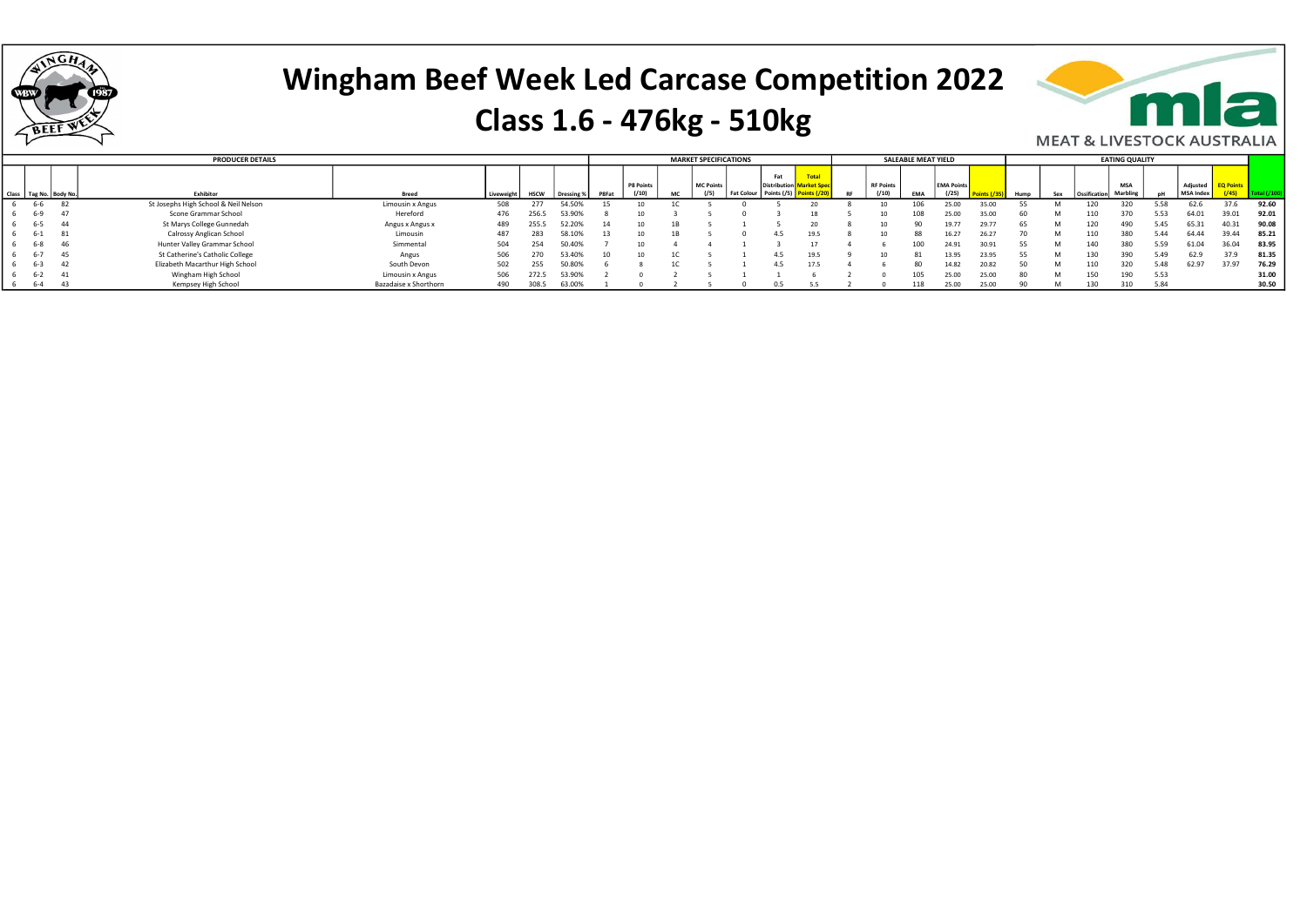

#### Class 1.7 - 511kg - 550kg



|          |                        | <b>PRODUCER DETAILS</b>         |                        |            |             |            |       |           |    | <b>MARKET SPECIFICATIONS</b> |                   |                     |                                   |           |                  | SALEABLE MEAT YIELD |                   |       |              |     |                 | <b>EATING QUALITY</b> |      |                  |                  |       |
|----------|------------------------|---------------------------------|------------------------|------------|-------------|------------|-------|-----------|----|------------------------------|-------------------|---------------------|-----------------------------------|-----------|------------------|---------------------|-------------------|-------|--------------|-----|-----------------|-----------------------|------|------------------|------------------|-------|
|          |                        |                                 |                        |            |             |            |       | P8 Points |    | MC Points                    |                   | Fat<br>Distribution | <b>Total</b><br><b>Market Spe</b> |           | <b>RF Points</b> |                     | <b>EMA Points</b> |       |              |     |                 | <b>MSA</b>            |      | Adjusted         | <b>EQ Points</b> |       |
|          | Class Tag No. Body No. | Exhibitor                       | <b>Breed</b>           | Liveweight | <b>HSCW</b> | Dressing % | P8Fat | (10)      | МC | (15)                         | <b>Fat Colour</b> | Points (/5)         |                                   | <b>RF</b> | (10)             | <b>EMA</b>          | ( / 25)           |       | Hump         | Sex | Ossification    | Marbling              |      | <b>MSA Index</b> |                  |       |
| $7 - 8$  |                        | Goulburn High School            | Murray Grey            | 514        | 275.5       | 53.60%     |       |           |    |                              |                   |                     |                                   |           |                  |                     | 18.45             | 28.45 |              |     |                 | 630                   |      | 66.51            | 41.51            | 89.96 |
|          | 55                     | Goulburn High School            | Murray Grey            | 512        | 268         | 52.30%     |       |           |    |                              |                   | 3.5                 |                                   |           |                  |                     | 21.64             | 31.64 |              |     |                 |                       | 5.54 | 64.              | 39.2             | 89.34 |
| 1-6      |                        | New England Girls School        | South Devon            | 514        | 270.5       | 52.60%     |       |           |    |                              |                   |                     |                                   |           |                  | 85                  | 15.91             | 25.91 | 50           |     | 110             |                       | 5.51 | 65.14            |                  | 86.05 |
|          | 60                     | St Catherine's Catholic College | Murray Grey x Limousin | 536        | 327.5       | 61.10%     |       |           |    |                              |                   |                     | 19                                |           |                  | 116                 | 25.00             | 31.00 | $\mathbf{R}$ |     |                 |                       | 5.52 | 60.39            |                  | 85.39 |
|          |                        | New England Girls School        | South Devon            | 522        | 283.5       | 54.30%     |       |           |    |                              |                   |                     |                                   |           | $\sim$           |                     | 16.23             | 26.23 |              |     | 120             |                       |      | 62.96            |                  | 84.19 |
| -2       |                        | Wingham High School             | Murray Grey x Angus    | 534        | 279.5       | 52.309     |       |           |    |                              |                   |                     |                                   |           |                  |                     | 18.09             | 28.09 |              |     |                 |                       |      | 60.79            | 35.7°            | 83.88 |
| $7 - 13$ | 59                     | Armidale Secondary College      | Angus x Limousin       | 532        | 289.5       | 54.40%     |       |           |    |                              |                   |                     |                                   |           |                  |                     | 14.18             | 24.18 |              |     | 13 <sub>1</sub> |                       |      | 63.18            | 38.18            | 82.36 |
| $7 - 12$ | 58                     | Gloucester High School          | Square Meater          | 514        | 275         | 53.50%     | 10    |           |    |                              |                   |                     |                                   |           |                  | 85                  | 15.50             | 25.50 | 65           |     | 150             | 420                   | 5.48 | 61.78            | 36.78            | 82.28 |
|          | 50                     | Calrossy Anglican School        | Hereford x Angus       | 514        | 279         | 54.30%     | 15    |           |    |                              |                   |                     |                                   |           |                  |                     | 11.64             | 21.64 |              |     |                 |                       | 5.52 | 60.88            | 35.88            | 77.52 |
| $7 - 10$ | 56                     | New England Girls School        | South Devon            | 540        | 282         | 52.20%     |       |           |    |                              |                   |                     |                                   |           |                  |                     | 18.86             | 20.86 | 60           |     | 130             | 380                   | 5.46 | 61.95            | 36.95            | 76.81 |
|          | 51                     | New England Girls School        | South Devon            | 518        | 271.5       | 52.40%     |       |           |    |                              |                   |                     |                                   |           |                  |                     | 8.82              | 18.82 | 55           |     |                 | 350                   | 5.52 | 61.              | 36.2             | 75.02 |
|          |                        | Wingham High School             | Limousin x Angus       | 514        | 264         | 51.40%     |       |           |    |                              |                   |                     | 14                                |           |                  |                     | 19.50             | 19.50 | 60           |     |                 |                       |      | 60.95            | 35.95            | 69.45 |
| $7 - 11$ |                        | Hunter Valley Grammar School    | Simmental              | 512        | 265         | 51.80%     |       |           |    |                              |                   |                     |                                   |           |                  |                     | 17.41             | 17.41 |              |     |                 |                       |      | 60.96            | 35.96            | 67.87 |